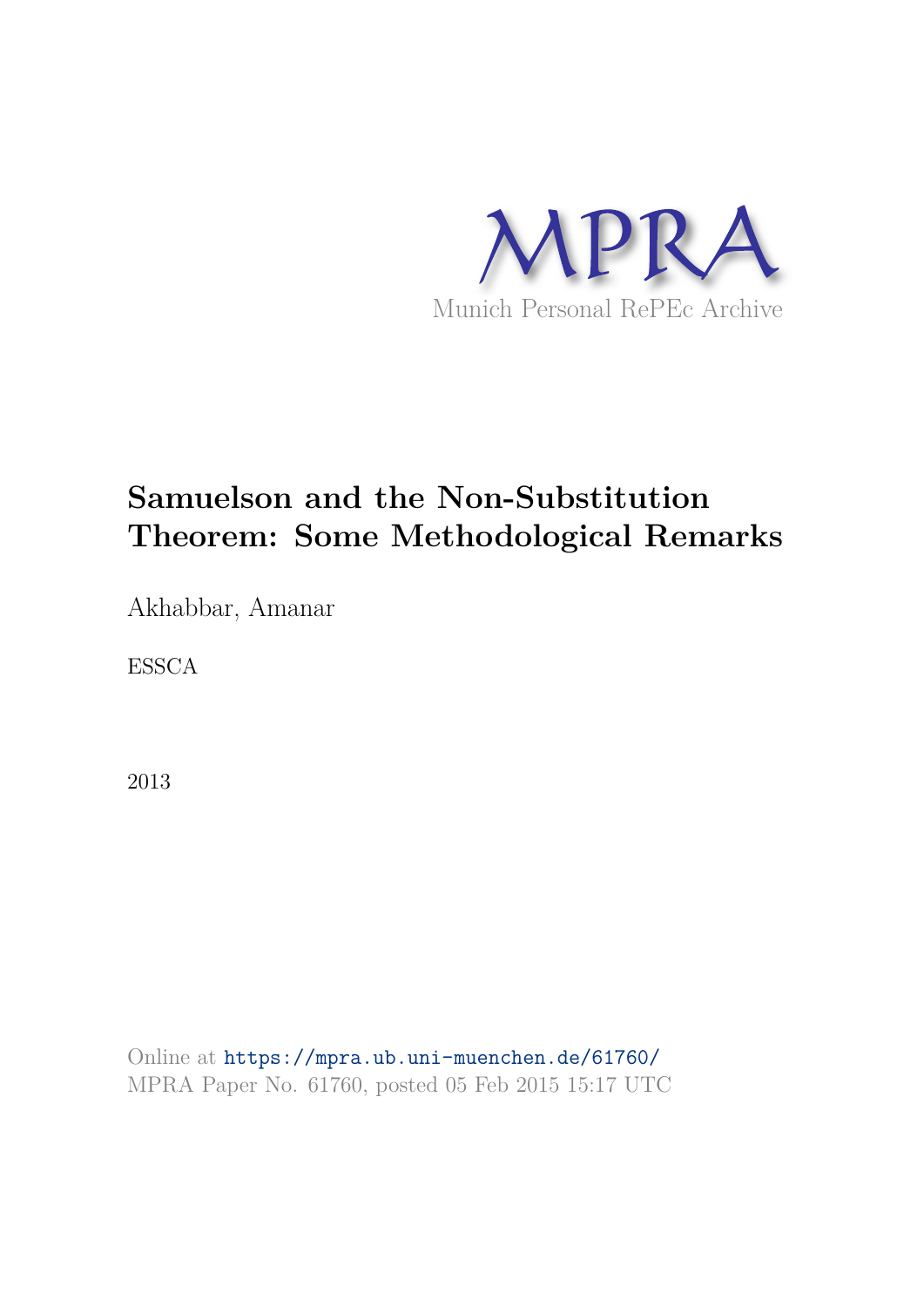## **Samuelson and the Non-Substitution Theorem: Some Methodological Remarks.\***

### **Amanar Akhabbar\*\***

With his revealed preference theory (RPT), Samuelson intended to offer "operational" foundations to neoclassical consumer theory by getting rid of unobservable or ill-conceived psychological arguments like, especially, introspection. According to Samuelson, RPT is operational inasmuch as utility functions are now based only on observable elements, namely consumed bundles of goods. In this article, we show that the same methodological process was implicitly applied by Samuelson to neoclassical production theory, and especially the production function. After defining and discussing Samuelson's operationism, we offer a methodological interpretation of Samuelson's "non-substitution theorem" (NST) as an operational theorem. We aim at showing that the same methodological process rules RPT and NST: while in RPT observable elements are bundles of goods consumed, in NST these elements are bundles of inputs consumed so as to measure technical coefficients; from observable choices by consumers and producers, one derives the corresponding behavioral or technological function, respectively the utility function and the production function. Therefore, both functions are operational concepts that offer operational foundations to both standard microeconomic analysis of consumption through indifference curves (deduced from the utility function), and to analysis of production through isoquants (deduced from the production function). Although Samuelson's application of his operational-methodology-to-consumer theory has been studied at length, its application to production theory has been neglected.

**JEL:** B41, D01

"The world takes people too much at their words." (Samuelson, 1962, p.10)

When dealing with the Pareto-Walrasian general equilibrium theory, Pascal Bridel repeatedly underlined that from one generation of economists to another, the methodology ruling this theory has been continuously changing: from Léon Walras's idealism to Vilfredo Pareto's positivism; from Paul A. Samuelson's operationism<sup>1</sup> to Robert E. Lucas's instrumentalism; and so forth (Bridel, 1999, 2007). In this regard, one major methodological turn was the move from cardinalist utility functions, resting on psychological foundations, to ordinalist ones. Samuelson's contribution, both methodological (introducing operationism in economics) and theoretical (the well-known revealed-preference theory), is probably the most important

<sup>\*</sup> A first version of this paper was presented in July 2006 at the *Meetings of the International Input-Output Association* at Sendaï (Japan). A version of this paper was published in François Allisson and Roberto Baranzini (eds.) (2014) *Economics and Other Branches – In the Shade of the Oak Tree*, UK: Pickering and Chatto.

<sup>\*\*</sup> Amanar Akhabbar, ESSCA School of Management.

<sup>&</sup>lt;sup>1</sup> In philosophy of science, operationism is synonymous to operationalism. See Bridgman (1927, 1938) and Carnap (1936, 1937).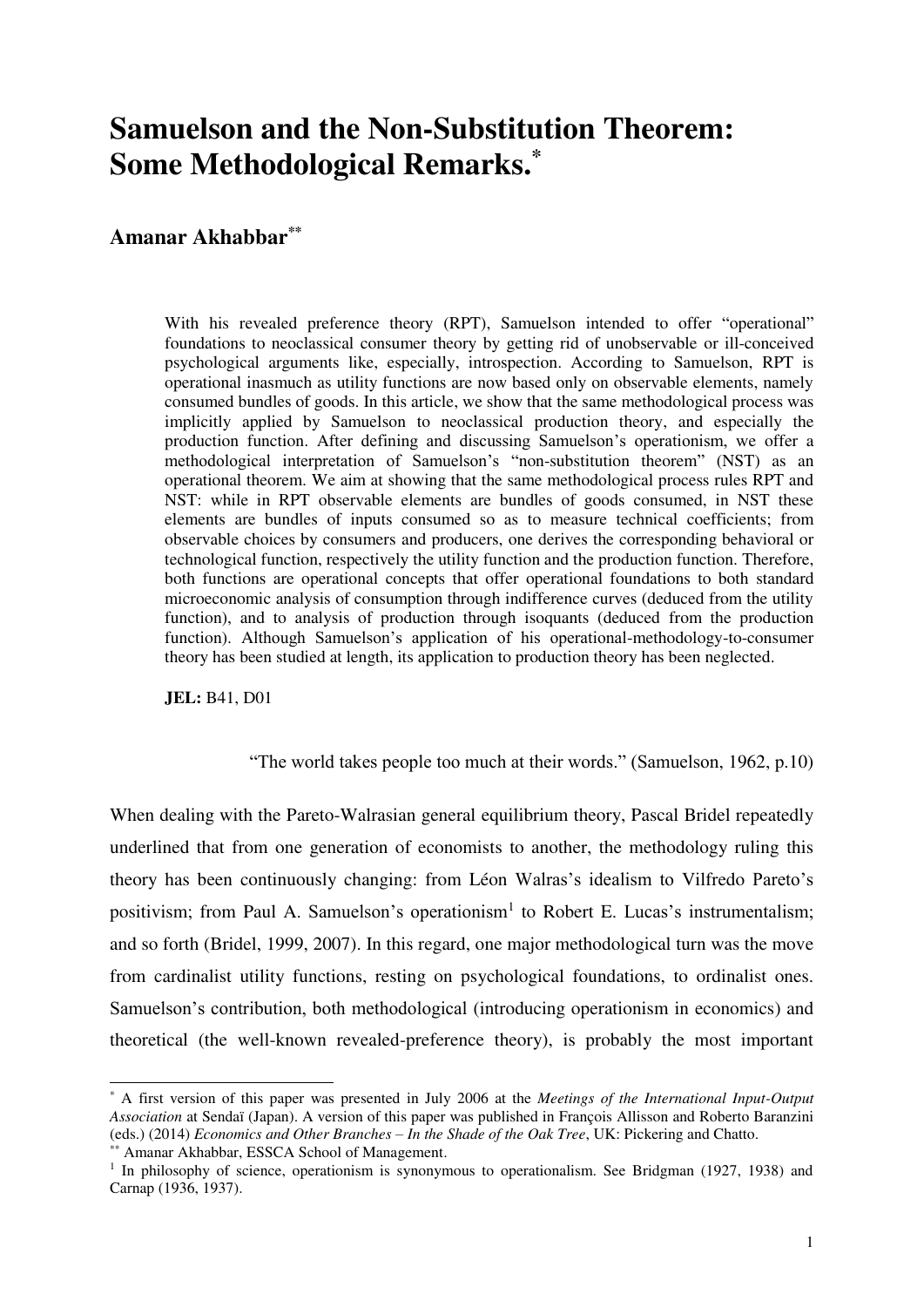(Bridel, 1999), although recent works in economics increasingly reintroduce psychological elements in economic theory (Bridel and Salvat, 2004). In our article we attempt at drawing a parallel between Samuelson's operationalization-of-consumer theory through revealed preference theory, and his works in production theory from the late 1940s on, in particular the non-substitution theorem.

In 1949, the non-substitution theorem (NST) was first demonstrated simultaneously and independently by Samuelson and Georgescu-Roegen for a so-called  $(s\tt static)^2$  "generalized model of Leontief." The theorem raised the question as to whether substitutions among factors of production could not occur even if possible. Samuelson and Georgescu-Roegen showed that, although possible, in certain conditions if the structure of final demand changes, the structure of production remains unchanged and no factor substitution occurs. These special conditions are, in particular, that the economy admits *(i)* at most one primary factor, i.e., one non-produced factor of production like land; and *(ii)* no joint production, i.e., each technology produces only one outcome. The dual interpretation of the non-substitution theorem asserts that "under certain specified conditions an economy will have one particular price structure for each admissible value of the profit rate, regardless of the pattern of the final demand" (Salvadori, 1987, p.680).

As a matter of fact, such specific conditions are verified in the "*simple* models of Leontief," the famous input-output Leontief models (1937, 1944, 1949). Therefore, in such a model, it is relevant to assume, like in Walras's "Theory of production" in the *Éléments d'économie politique pure* (1874–1877), constancy of technical coefficients and thus to rule out substitutions phenomenon. However, in a "*generalized* model of Leontief" (Arrow 1951, Dantzig 1949; Dantzig and Wood 1949; Koopmans 1951a; Samuelson 1951), one assumes multiple primary factors and joint products, and thus factor substitution occurs and, as a consequence, marginal productivity theory is verified. To Samuelson, classical political economy falls under the specific (restrictive) assumptions of the NST, while Pareto-Walrasian general-equilibrium theory falls under the generalized system. Furthermore, according to Samuelson, the generalized model is the relevant one to describe real economies:

Ricardo and Smith would probably have admitted that the relative prices of joint products—of venison and skin, for example—would have to be determined by a demand theory and not from labor and land costs alone. One wonders why they did not worry about this "jointness," which every student of Walrasian equilibrium knows to be an intrinsic part of the actual pricing relations among diverse factors and goods. (Samuelson, 1959, p.18)

<sup>&</sup>lt;sup>2</sup> All the analyses developed here belong to the static and a-temporal framework.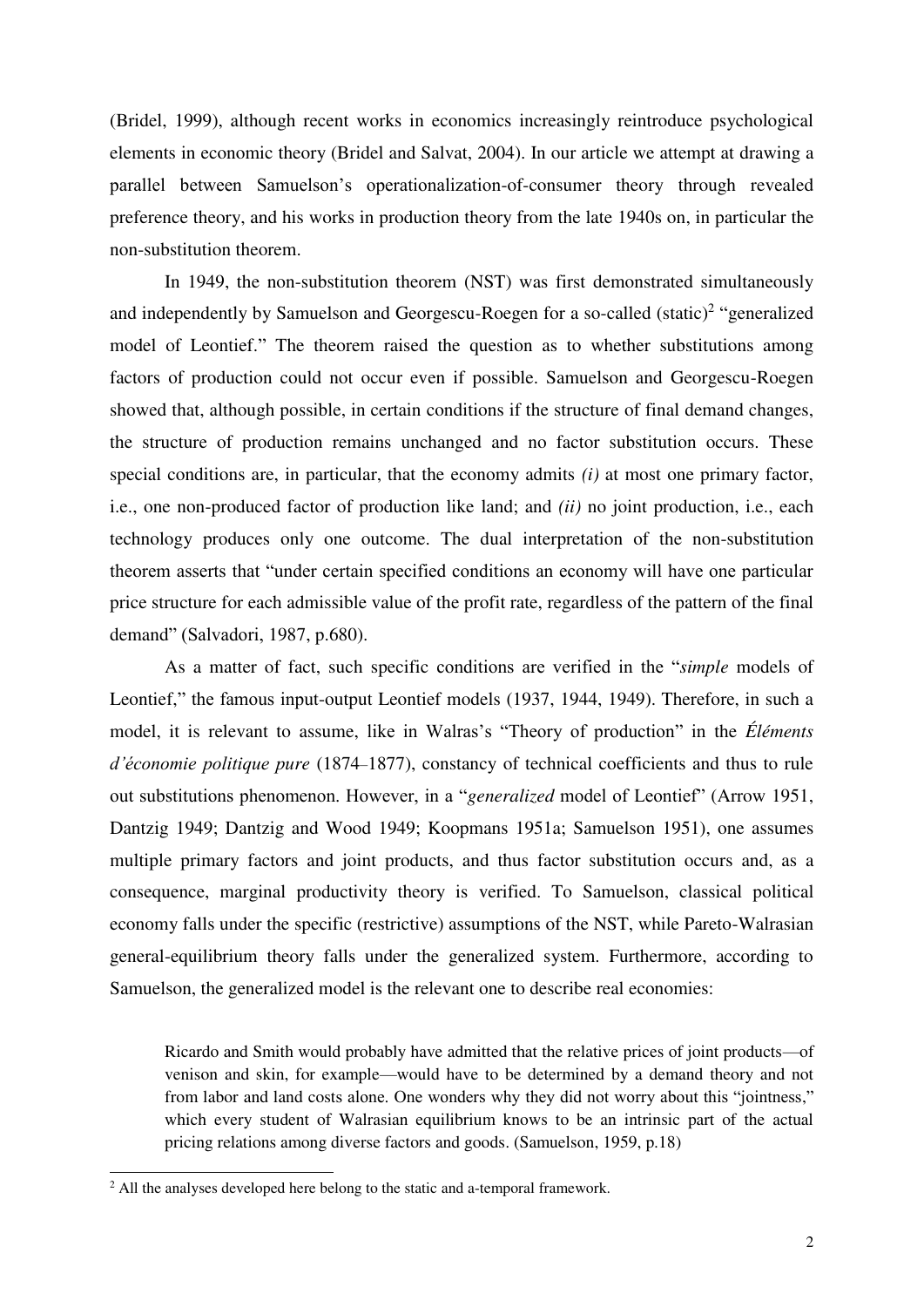In a nutshell, from a theoretical point of view, non-substitution then "is here to remind us that it is not easy to escape the imperialism of the general equilibrium theory" (d'Autume, 1990, p.246). The non-substitution theorem has eventually become one of the cornerstones of post-Walrasian general-equilibrium theory of production (Arrow, 1983; McKenzie, 2002; Weintraub, 1983).

Our article deals only with Samuelson's NST. We do not discuss the theoretical relevance of the NST for political economy. Instead, we are interested in the possible relationship between, on the one hand, Samuelson's well-known operationist methodology (see Blaug, 1980; Cohen, 1995) that he developed about consumer theory, in particular the revealed preference theory (Samuelson, 1938a, 1938b, 1938c, 1998), and, on the other hand, in the realm of production theory, his demonstration of the non-substitution theorem. We ask the following question: given Samuelson's operationist epistemology, is the NST an operational theorem? We argue in favor of a positive answer.

#### **1. "A Theorem Concerning Substitutability in Open Leontief Models"**

The non-substitution theorem was first demonstrated<sup>3</sup> for a so-called "generalized open model of Leontief" (Samuelson, 1951), which is an *n*-industries full-employment generalequilibrium model with exogenous final demand.<sup>4</sup> In order to "generalize" Leontief's model,<sup>5</sup> Samuelson took the same set of assumptions as Leontief except for the constancy of technical coefficients: the generalized-production function allows substitutions among factors of production. This is a *generalized model of Leontief*.

Let  $X_i$  be the total output of industry *i*, for all  $i = 1 \ldots n$ ;  $x_{ij}$  output of the *i-th* industry used by industry *j*;  $a_{ij}$  is the quantity of input *i* used to produce one unity of output *j*; and  $C<sub>i</sub>$  the final demand ("final output") addressed to the *i-th* industry. For each industry, equilibrium quantity is distributed such as: 1 *n*  $i = \sum_i \lambda_{ij} + \sum_i$ *j*  $X_i = \sum x_{ii} + C$  $=\sum_{j=1} x_{ij} + C_i$ . Labor is the *n*+*I*<sup>th</sup> commodity and is the only

<sup>&</sup>lt;sup>3</sup> Samuelson's demonstration was first presented in 1949 at the "Linear Programming" conference organized at Chicago by the Cowles Commission under the direction of Tjalling C. Koopmans. Samuelson's proof was published in 1951 in the Cowles Commission monograph *Activity Analysis*, edited by Koopmans, which gathered a selection of the linear programming conference papers. Afterwards, Samuelson published a series of papers to develop the theoretical consequences of his theorem (Samuelson, 1957, 1959a, 1959b). He also expanded the NST to an intertemporal framework (Samuelson, 1961).

<sup>&</sup>lt;sup>4</sup> The non-substitution theorem was first named "substitution theorem." For an interesting interpretation of this title change, see (Pasinetti, 1977).

<sup>&</sup>lt;sup>5</sup> That is to say to allow multiple primary factors and joints production.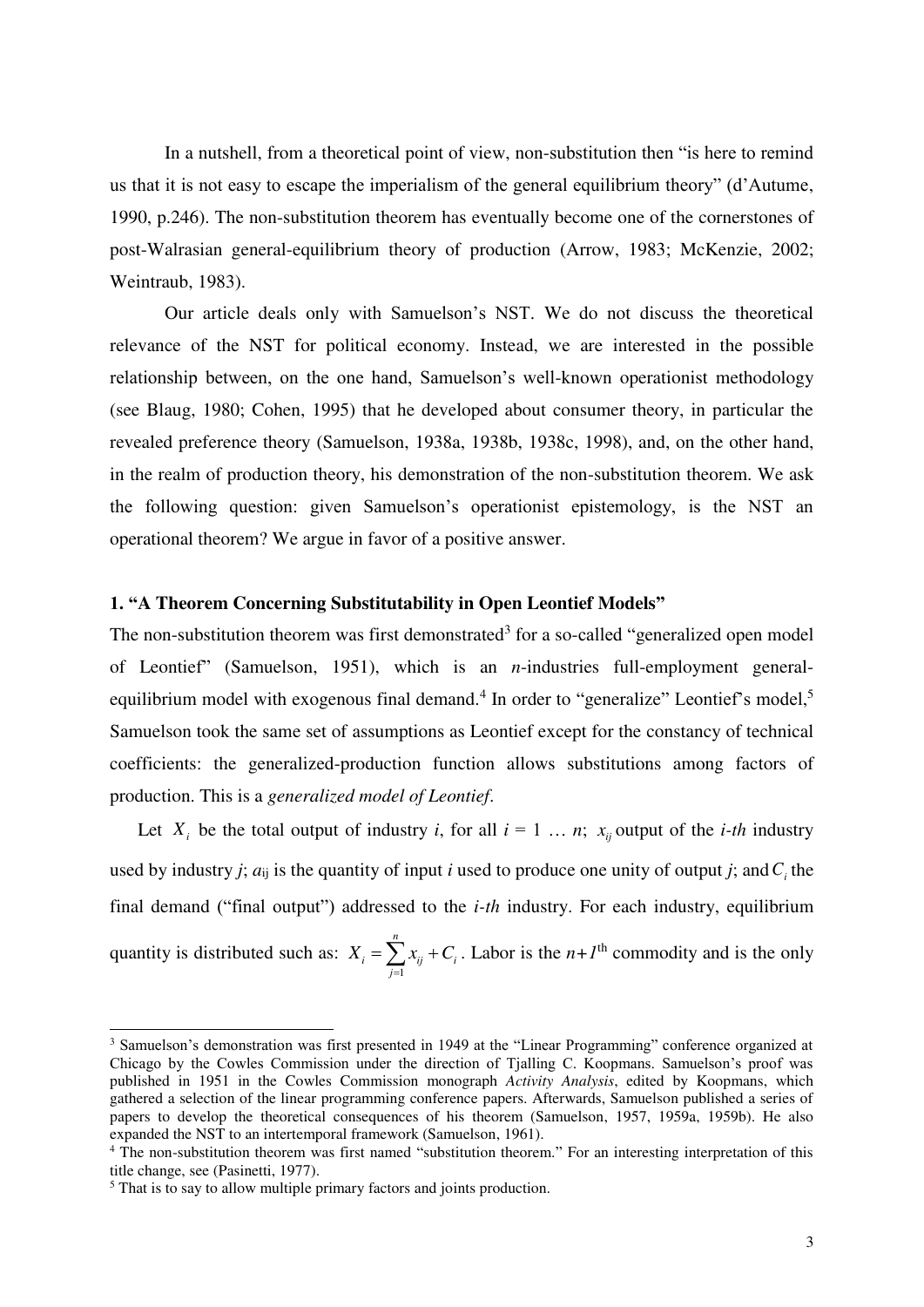primary factor. The final demand for labor is assumed equal to zero  $(C_{n+1} = 0)$ , and  $X_{n+1} = 0 + \sum_{n+1} X_{n+1}$ 1 0 *n*  $n+1$  –  $\cup$   $\cup$   $\mathcal{L}_{n+1}$  *j j*  $X_{n+1} = 0 + \sum x_{n+1}$  $= 0 + \sum_{j=1}^n x_{n+1 j}$ .

Production of each good depends on a homogenous production function  $F_i(.)$  of first degree (constant returns to scale). There is no joint production, thus this is a one-commodityper-industry economy:  $X_i = F_i(x_i, x_i, ..., x_{n+i})$ . Since factor substitution is assumed, technical coefficients are not constant, and we deduce from the production function the following simple relation:  $F_i(a_{i_1}, a_{i_2},..., a_{i_n}) = 1$ .

Given technical constraints and the available quantity of labor, and given the final demand for other industries, equilibrium is determined for each industry *k* in such a way that the final demand for industry  $k$  ( $C_k$ ) is maximized. Each industry  $k$ , is ruled by the following optimization program:

$$
\begin{cases}\nMax \ C_k = X_k - \sum_{j=1}^n x_{kj} x_{kj} \\
X_k = F_k(x_{1k}, x_{2k}, ..., x_{n+1k}) \\
F_i(x_{1i}, x_{2i}, ..., x_{n+1i}) - \sum_{j=1}^n x_{ij} = C_i \quad \forall i = 1, ..., n \text{ et } i \neq k \\
X_{n+1} = 0 + \sum_{j=1}^n x_{n+1j}\n\end{cases}
$$

The solution to the program is found using the Lagrange multipliers. One shows easily that technical coefficients are *independent* of the  $C<sub>i</sub>$  (final demands) of the prices and of  $X_{n+1}$  (the available quantity of labor). As a consequence, even if factor substitution is possible, i.e., technical coefficients are not constant in such specific conditions (one primary factor, no joint production), the technical coefficient will not change whatever change occurs in final demand, prices, and availability of the primary factor. Hence, constancy of technical coefficients is a particular case of the general case where joint production and multiple primary factors allow changes in the structure of production.

According to Samuelson, the non-substitution theorem reconciles the model of Leontief (constant technical coefficients and the value-added distribution is given) with the theory of general equilibrium (variable technical coefficients and the theory of marginal productivity rules income distribution). For Samuelson, "actually all his [Leontief's] theory in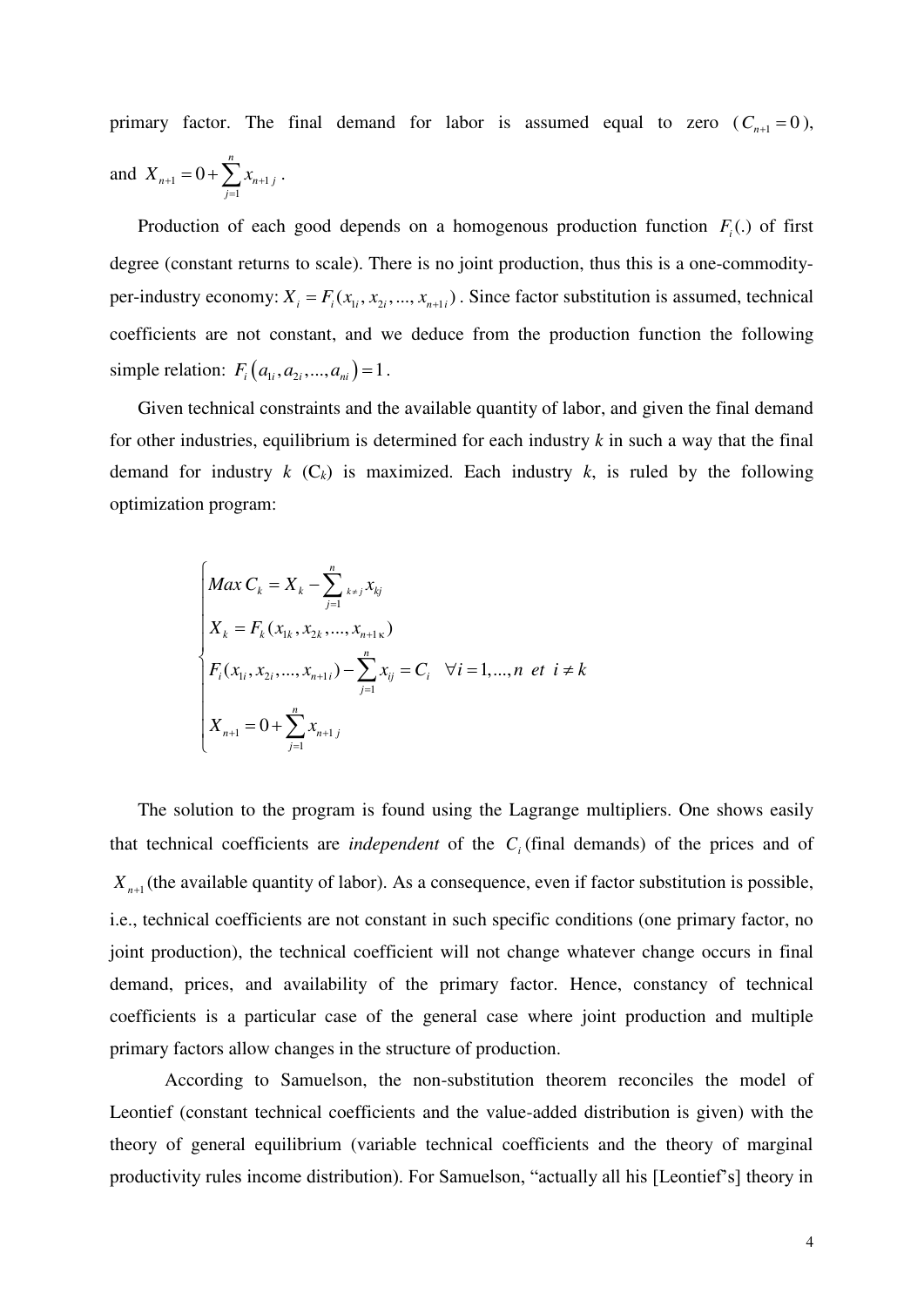its present form is compatible with the more general case of substitutability" (Samuelson, 1951, p.142–143). In other words, the situation described by the model of Leontief isn't contradictory with and not exclusive of the theory of general equilibrium: it is a particular case of the Walrasian theory of general equilibrium. Indeed, Samuelson's NST means that under certain circumstances "all desirable substitutions have already been made by the competitive market, and no variation in the composition of final output or in the total quantity of labor will give rise to price change or substitution" (*Ibid.* p.143); otherwise, whether the factors of production are substitutable, a change in final demand, relative prices, or in available labor, substitutions between factors occur and technical coefficients change. In a nutshell, the theorem raises the question of the validity of a price-quantity equilibrium independent of consumers' tastes and of the structure of demand.

From an epistemological point of view, the non-substitution theorem is powerful because it makes an initially postulated assumption (the constancy of technical coefficients) the *consequence* of a set of reduced assumptions. Indeed, while Leontief assumed the constancy of technical coefficients, Samuelson showed that in a generalized model of Leontief the constancy is true under precise conditions (only one primary factor, no joint production, etc.). In other words, in the generalized model of Leontief, the constancy is the result of a deduction from fundamental assumptions. From a logical point of view, the status of the theoretical proposition concerning the constancy of technical coefficients changes in the generalized model: this is no more an initial assumption but the result of a deduction (a theorem). We will show now that this theorem is an "operational" theorem according to Samuelson's operationism definition.

#### **2. Deductive Methodology and Operationism: A Cambridge Methodology**

From the point of view of theoretical political economy, Samuelson's non-substitution theorem is a strategic piece of the hegemonic ambitions of the general equilibrium theory. Now, we aim at examining the NST's epistemological status.

Samuelson's methodology is well-known. The methodological criterion he chose to change the scientific vocabulary of economics was an operational one he defined in 1938 (Samuelson 1938a). However, when using the operational criterion, Samuelson wasn't alone in doing so. The term 'operational' was common in Cambridge and especially in Harvard. Indeed, while empirical and experimental studies had been developing in social sciences since the end of the  $19<sup>th</sup>$  century, there were very different ways to articulate theory and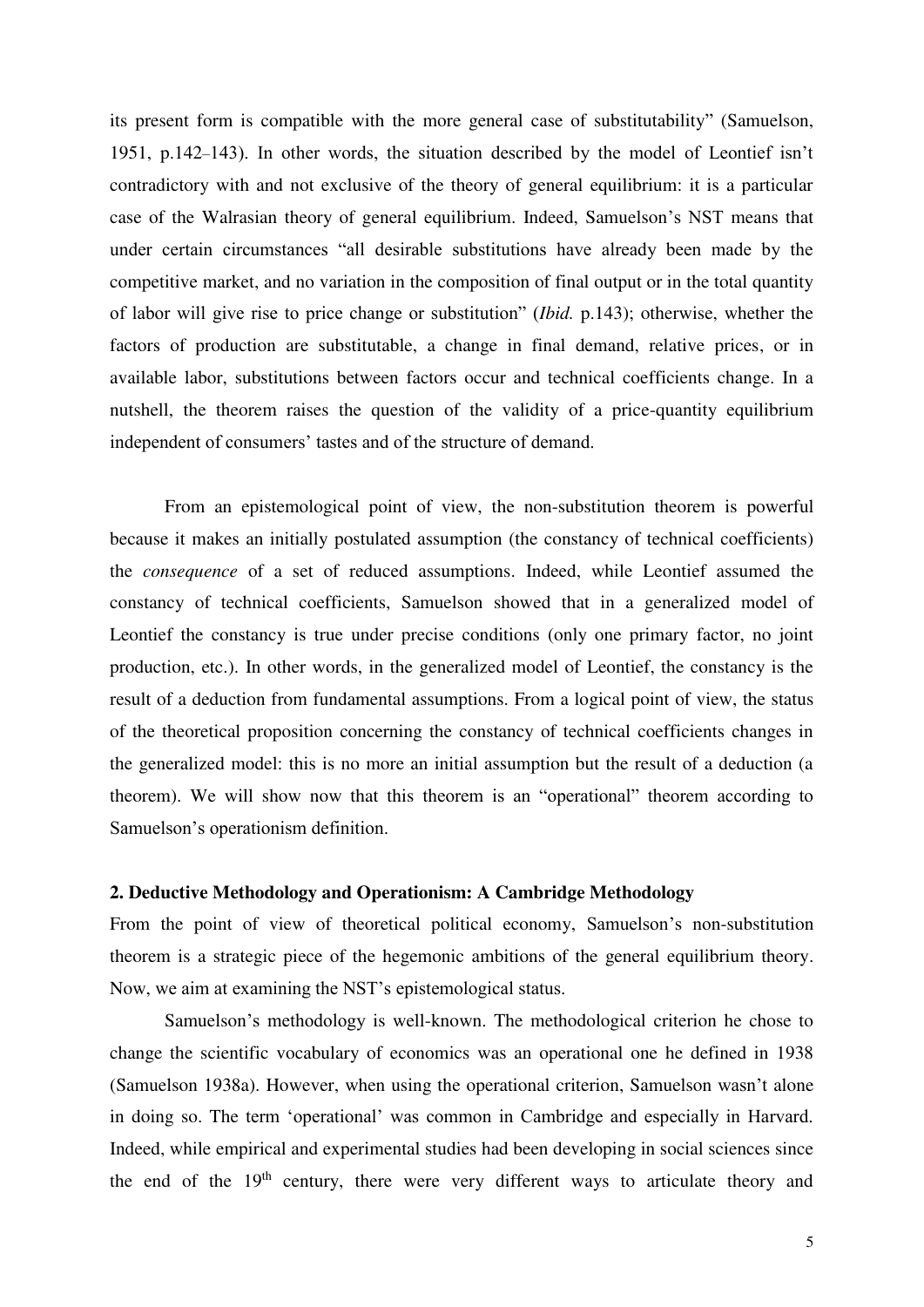observations, even under the influence of the Vienna circle: the operational methodology is one of them.

In economics, Henry Schultz (1928) was the first to allude to an *operational* methodology. According to Schultz, his demand-estimation method was "an illustration of what...Bridgman...has called 'the operational procedure' for determining the meaning of a concept [in this case the meaning of demand]" (1928, p.647). Indeed, the physicist Percy W. Bridgman, from Harvard University, developed in his book *Logic of Modern Physics* (1927) the philosophical doctrine he called *operationalism* (also called *operationism* or *operational analysis*; see Bridgman, 1938). This doctrine states that the meaning of a scientific concept is synonymous with the set of operations entering its definition.<sup>6</sup> In other words, the meaning of a concept is given by an explicit definition of this concept stating experimental or mental operations of measure. This is the experimental version (and not the *mentalist* one) of Bridgman's operationalism that was successfully exported in social sciences, psychology, and philosophy.<sup>7</sup>

One particularity of operationism is that it proposes a strong relationship (synonymy) between theoretical terms and observational terms (direct observations or sense data), without distinction between induction and deduction. Nevertheless, in contrast to induction, operationism considers theory as necessary *and* requires theoretical terms to be operational, that is to say to be empirically meaningful (while induction is suspicious about theory). In the philosophy of science, Rudolf Carnap (1936, 1937),<sup>8</sup> showed that operationism was actually the strong version of neopositivist verificationism. Carnap stated at the same time that operationism was impracticable. For the philosophy of science, Carnap's article ended the operational program, although Carl Gustav Hempel, Karl Popper, and Nelson Goodman continued to criticize and to discuss operationism during the forties and the fifties. It also put an end to the until-then-flourishing verificationist program. This led to the creation of what Carnap called *logical empiricism*.<sup>9</sup> Despite the doom of operationism in pure philosophy of science, the very spirit of Bridgman's methodology became very fashionable in American sciences. In Cambridge (MA) again, first Samuelson (in 1938a), a student of Leontief at

<sup>&</sup>lt;sup>6</sup> In Bridgman's words: "We mean by any concept nothing more than a set of operations; the concept is synonymous with the corresponding set of operations" (Bridgman 1927, 5, our emphasis). In economics, Schultz noticed: "As long as our fundamental concepts are not synonymous with corresponding sets of operations (and, hence, do not admit of the possibility of experimental verification), it is wrong to speak of economics as an experimental science." (Schultz, 1928, 647)

<sup>7</sup> Behaviourism is particularly influenced by operationism.

<sup>&</sup>lt;sup>8</sup> Carnap, a German citizen, emigrated in 1935 from Czechoslovakia to the United-States. Though Carnap was a professor of philosophy at the University of Chicago (1936-1952), he spent the years 1939-1941 at Harvard as a visiting professor. From 1934 on, Carnap has been close to the Harvard-professor Willard Van Orman Quine.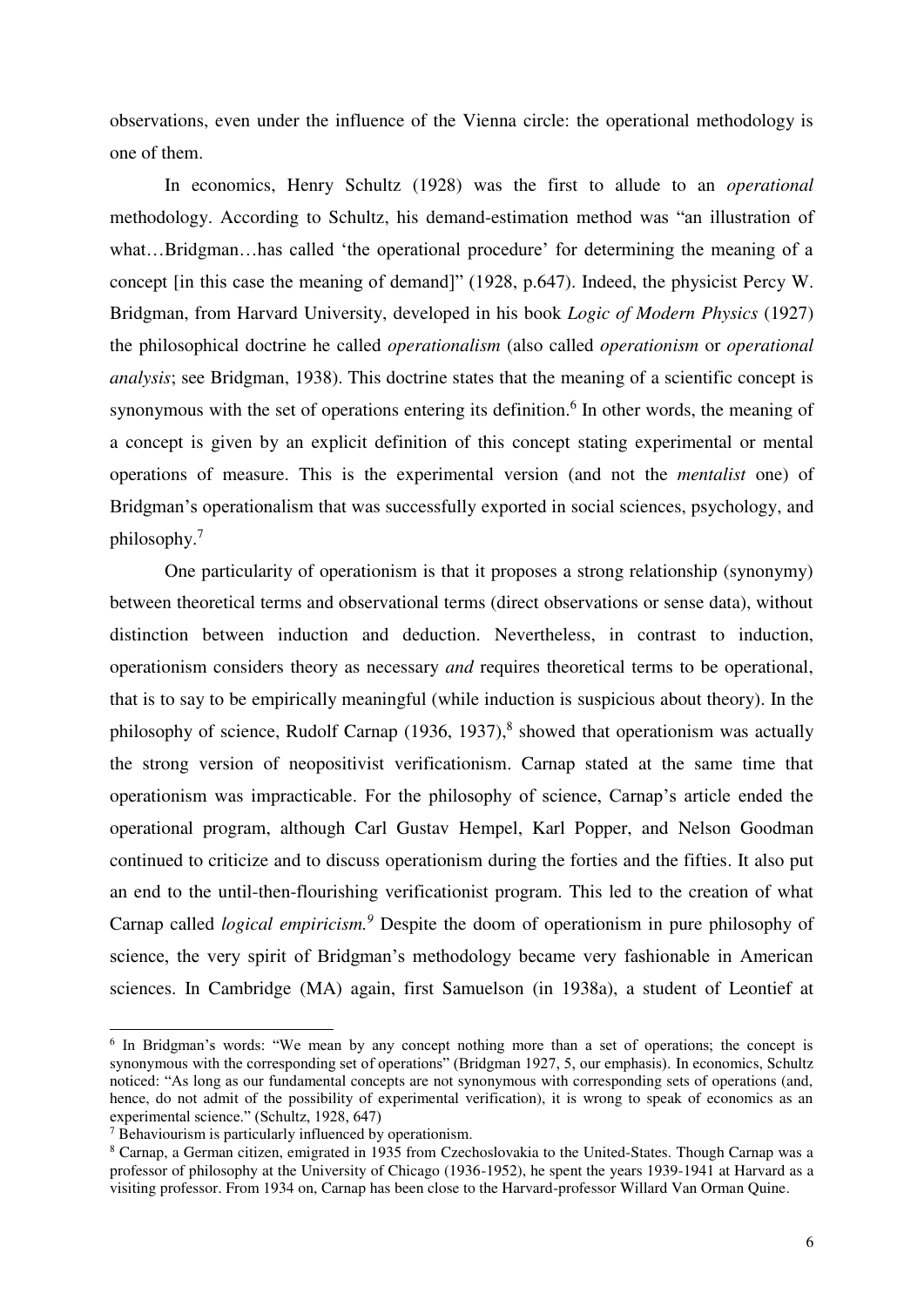Harvard and then working at the MIT, and later Leontief (in 1949), at Harvard, alluded to the operational criterion.

#### **3. Samuelson's Operational Theorems**

j

Samuelson first studied the neoclassical theory of demand and utility and raised the question: if one denies to the "hedonistic, introspective, psychological elements" explanatory value, "does not the whole utility analysis become meaningless in the *operational* sense of modern science?" (Samuelson, 1938a, p.344, our emphasis). The *Foundations of Economic Analysis* (1947) aimed at being a translation of economic theory into the operational language of science. For Samuelson, "A meaningless theory according to this criterion is one which has no empirical implications by which it could be *refuted* under ideal empirical conditions" (*Ibid*., our emphasis); and again, "It is the purpose here to demonstrate that the utility analysis in its ordinary form does contain empirically meaningful implications by which it could be *refuted*." (1938a, 345, our emphasis)

The definition Samuelson gave of his operational criteria was stable in time and he didn't remove it. In 1998, Samuelson stated the following:

My approach looked backward in summarizing "economically" (in the Mach-Vienna Circle sense) the "meaningful" (testable and, in principle, refutable) core of constrained-budget demand theory (Samuelson, 1998, p.1380).

Samuelson's project was to eliminate from "the theory of consumer behavior any 'vestigial traces of the utility concept,' consequently stripping consumption theory 'to its bare implications for empirical realism'" (Samuelson, 1938b, p.61). According to Samuelson, this is that method that permits to enounce *operational theorems*.

Now, it is important to underline that the definition Samuelson gave of the operational meaning of a theory is different from both Bridgman's definition and Carnap's version of operationism. Compared to Carnap and Bridgman's approaches, it is controversial to state whether the methodology Samuelson adopted was based on a *meaning* criterion or a *falsification* criterion (see Blaug, 1980; Cohen, 1995; Mongin, 2000; Akhabbar, 2007a, 2007b; Hands, 2008). Blaug (1980) argued that Samuelson's operationalism was a mixture of empiricism and falsificationism.<sup>10</sup> Although commentators agree about the radical difference

<sup>9</sup> We consider in what follows that Carnap's version of operationism is the general one (and not Bridgman's). <sup>10</sup> Karl Popper is considered as the father of falsificationism. This methodology doesn't permit to find the empirical meaning of a concept but only to say if it is a scientific one and if it is not yet falsified.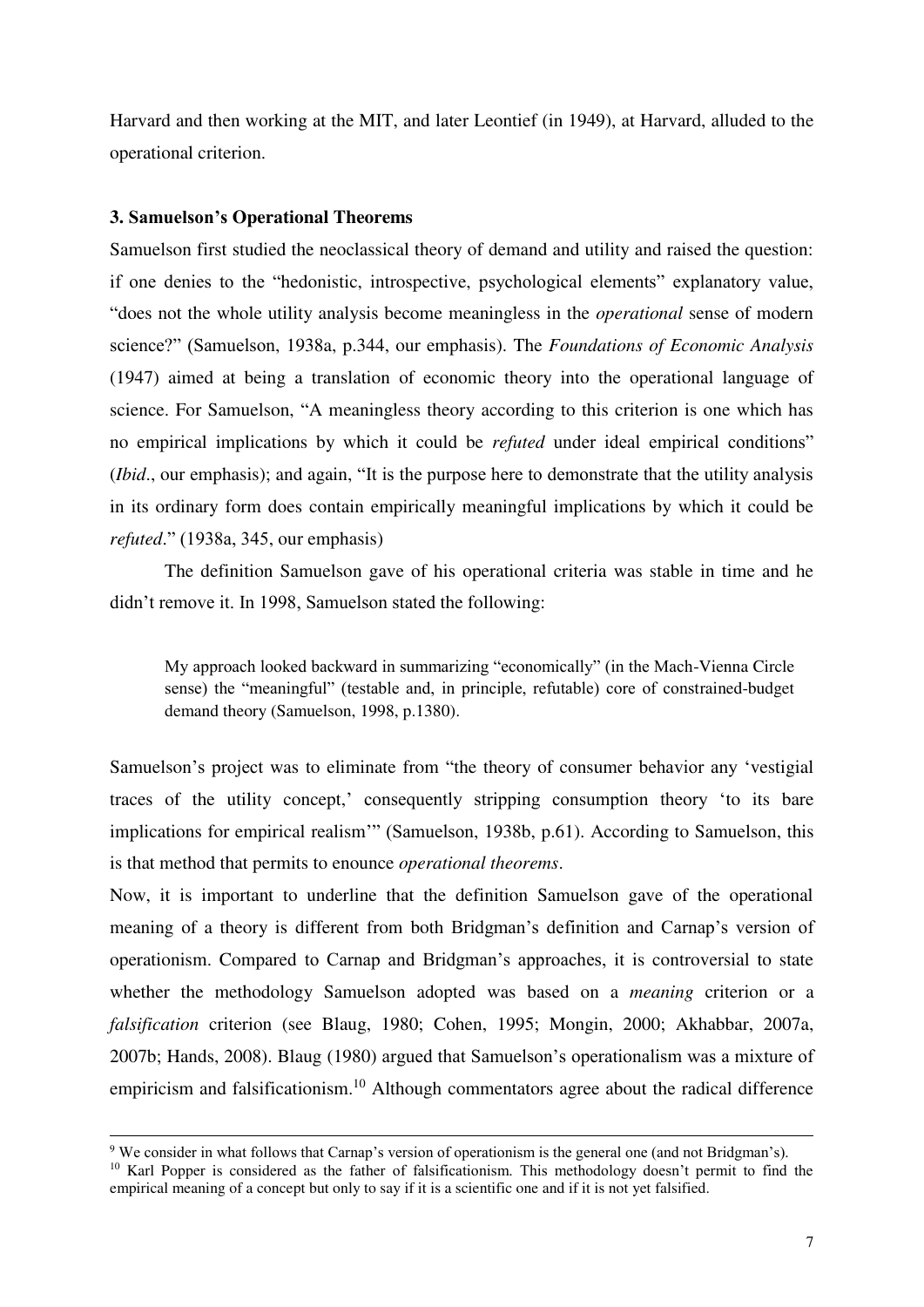between Bridgman's and Samuelson's operationism, there is no consensus about the falsificationist nature of the latter: for instance, Cohen (1995) rejected Blaug's position. To reject the falsificationist interpretation of Samuelson's operationist methodology, Cohen argues that Popper's book *Die Logik der Firschung* (The Logic of Scientific Discovery), published in 1934, was translated in English late in the fifties (1959), and he assumes that Samuelson didn't read it. Now, on a pure epistemological stage, Samuelson's definition is clearly not the one of operational methodology, but is a version of falsificationism: according to such a methodology, theory doesn't need direct correspondence with data but only indirect empirical implications in order to be (possibly) refuted.

To our demonstration about the operationality of the NST, it is not important to determine or choose one or another interpretation of Samuelson's epistemology. This will not affect our result. From now, we will consider that operationism is in the first place the methodology Samuelson practically implemented in revealed preference theory (RPT), and we will show that the same methodology was implemented in the NST.

#### **4. Operational Theorems: From Revealed Preference Theory to NST**

Samuelson first applied his so-called operationist methodology to (neoclassical) consumer theory. To bring empirical implications to the theory of consumer, Samuelson chose to start his analyses with the data consumers reveal in the marketplace. The utility function is then the one maximized that corresponds to the revealed preference. This function is a transitive and complete ordinal utility function, which satisfies the weak axiom of revealed preference. Ordinal utility is then purged from introspection and gets an operational meaning, according to Samuelson: the function is defined "as that which is maximized by means of *revealing preferences* in the market place" (Cohen, 1995, p.66).

This is clearly the same principle employed in the theory of revealed preference and the non-substitution theorem: given prices—assumed to be "parameters not subject to influence by the individual" noticed Samuelson (1938b, 62)—the explanation of empirical data, namely actual technical coefficients (or *consumed quantities*) is expressed as an optimization program<sup>11</sup> of a derivable mathematical function, namely final net output (or *utility function*) under constraints, here the production function and the quantities equilibrium (or *budgetary constraint*). Let's note that in the NST, the production function actually appears in the objective function since, for each industry  $k$ , one maximizes consumption  $C_k$  where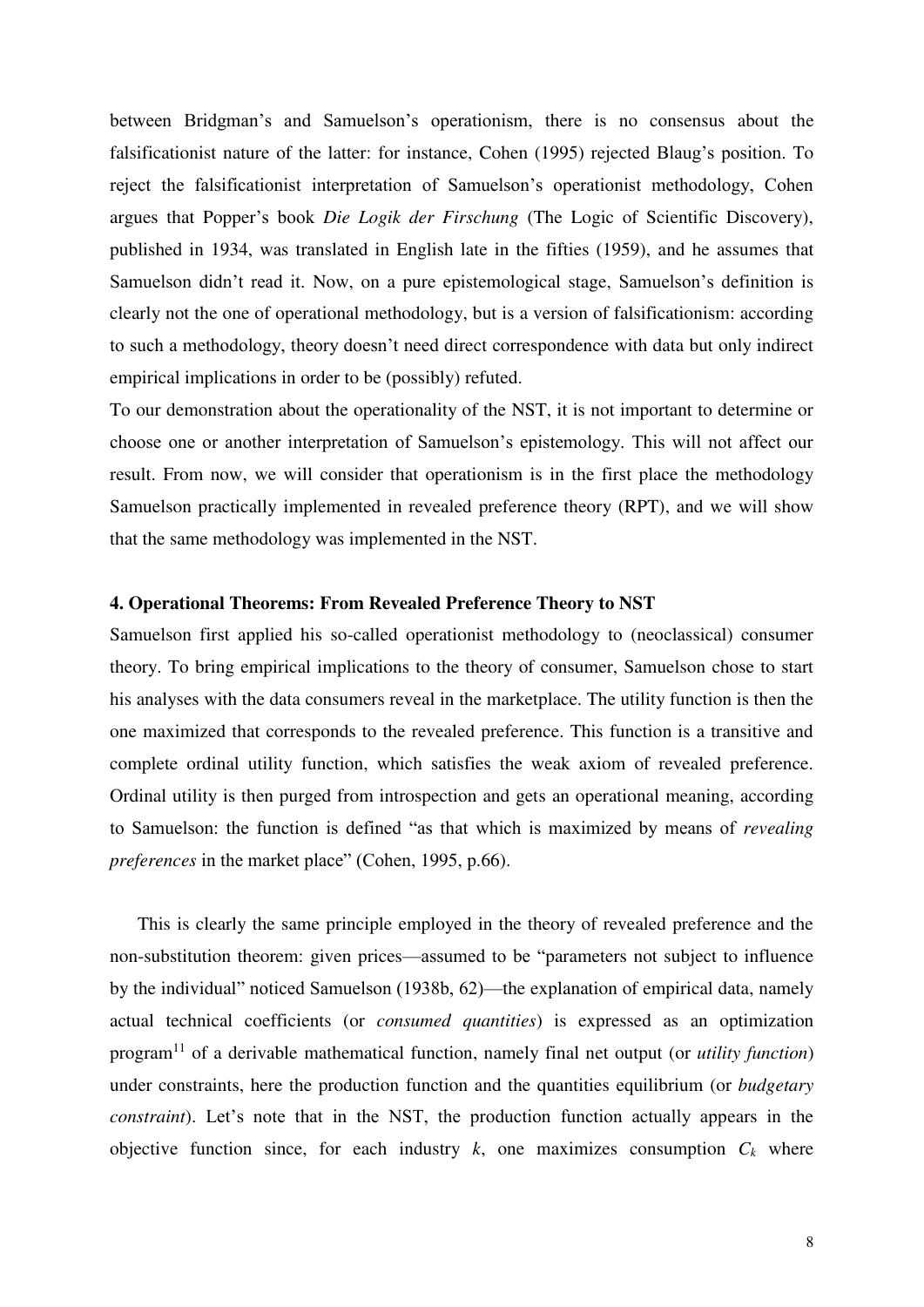$C_k = (F_k(X) - \sum x_{kj})$ ,  $F(\cdot)$  being the production function. Therefore, in the NST, like in revealed preference theory, the unknown objective function is to be found. In both optimization problems, to solve the program, the method of Lagrangean multipliers is used.

On the one hand, the non-substitution theorem shows that a production function with substitution exists that induces under certain circumstances constant technical coefficients (one *observes* constant technical coefficients) and that induces under other circumstances variable technical coefficients (one *observes* the variation of technical coefficients). On the other hand, in the same way as the production function obtains an operational meaning by its references to variations of measurable technical coefficients, the utility function gains empirical significance once leaving mysterious allusions to introspection.<sup>12</sup>

In microeconomics textbook language, Samuelson's analysis starts with observable point, namely bundles of goods. In the entirety of this paragraph, we assume given prices. In the realm of production theory, the problem is as follows: given observable bundles of inputs, what is the corresponding operational production function? In the realm of consumer theory, the problem is as follows: given observable bundles of goods, what is the corresponding operational utility function? Indeed, given prices, on a two-axis diagram one represents quantities of input *A* and of input *B* required to produce *x* units of commodity *X*; this point gives a measure of one technical coefficient of the production function of commodity *X*. One may represent the isoquant passing by this observable point. The isoquant is not observable in reality while the technical coefficient may be measured. Given assumptions on the production function and given a series of observable input vectors (*A,B*), one deduces the (derivable) production function, *x=F(A,B)*. This is the operational analysis of the production function. In the same way, when one deals with consumer acts, given prices, one observes and measures the consumed quantities of commodities *X* and *Y*. On a two-axis diagram, one represents consumed quantities of *X* and consumed quantities of *Y*. One may represent the indifference curve passing by this observable point (*X,Y*). The indifference curve is not observable in reality while the consumed bundle of goods *X* and *Y* is observable. Given assumptions on the utility function and given a series of observable bundles of goods (*X,Y*), one deduces the (derivable) utility function, *u=G(X,Y)*.

 $11$  About the epistemological status of the optimization process, see Samuelson (1972).

 $12$  Samuelson's methodology is understandable as a methodology concerning the validity of assumptions. Here, he replaced an unoperational assumption (a function of utility based on introspection) by an operational assumption (a utility function based on market data).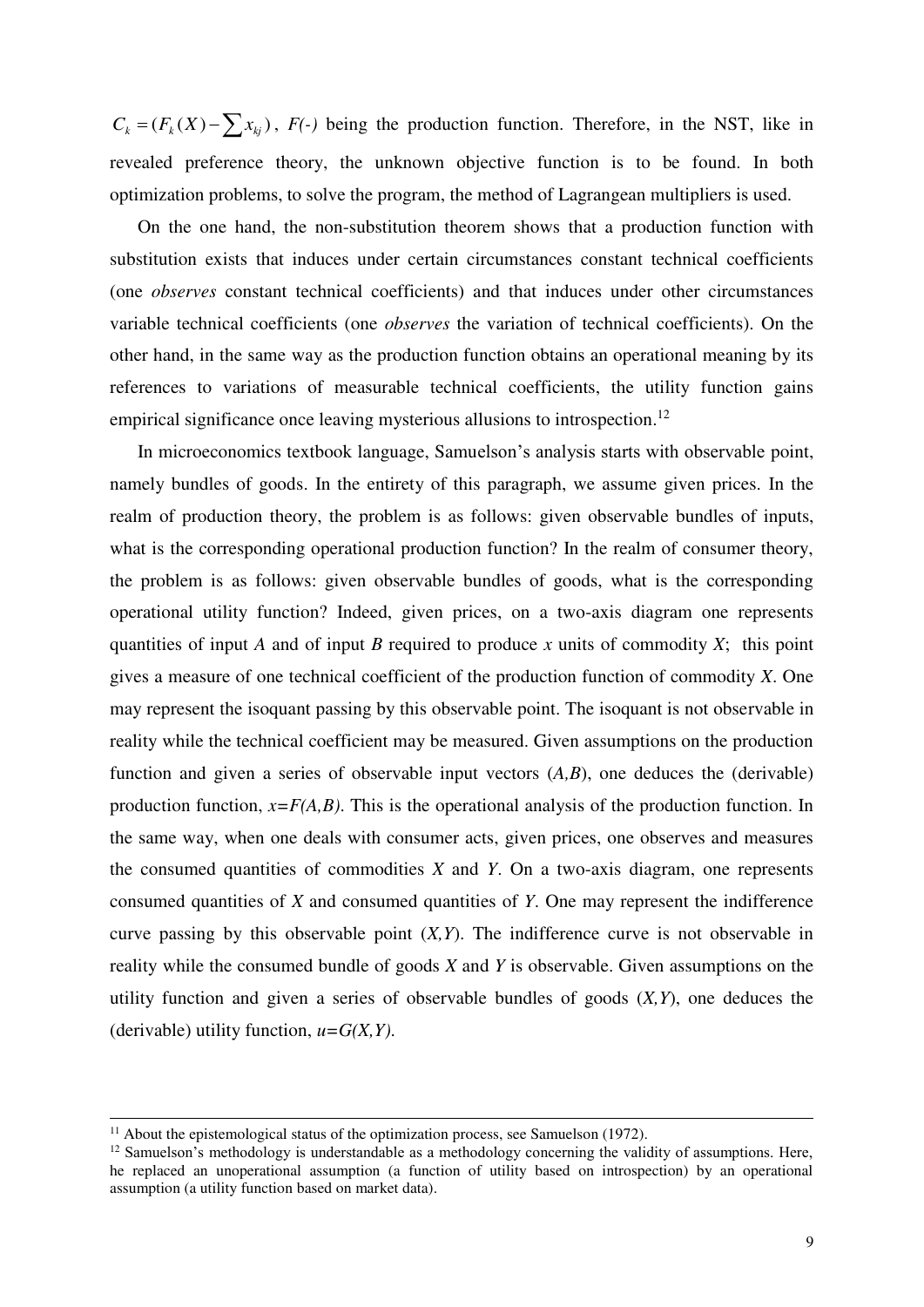These functions (the production function and the utility function) are operational by means of indirect references to observation: this is the deductive method and not the canonical operational method of Carnap and Bridgman. Indeed, Carnap's operational methodology requires direct correspondences between concepts and observation: to gain an operational meaning the mathematical function must be defined by synonymous measure operations… which is not the case.<sup>13</sup> But the mathematical functions obtained by Samuelson are operational according to Samuelson's operational criterion. Samuelson's methodology lies on two stages: (1) enunciation of minimal ('economical') assumptions under which rest deduction and calculation and (2) expression of the explanation of the problem as an optimization program. Ultimately then, the non-substitution theorem is operational according to Samuelson's definition of the operational meaning of a theory, but this definition is completely different from the one Carnap proposed. On the other hand, Samuelson's criterion is falsificationist (close to Popper) and corresponds to the one proposed by Koopmans (1947) at the *Cowles Commission*: the empirical content (and not operational meaning) of a hypothetic-deductive theory comes from the singular statements (observable) deduced from the general assumptions.

#### **5. Conclusion: Samuelson and a Symmetric Operationist Theory of Value? Operational Theorems for Consumption Theory and Production Theory**

In this article we have shown that Samuelson applied the same methodological approach to both the economic theory of consumption and the economic theory of production: he intended to offer operational concepts to build economic theory on new and operational foundations. On the consumer theory side, Samuelson produced the revealed preference theory as the operational theory of ordinalist utility analysis. As such, he aimed at getting rid of the psychological basis of utility theory: the utility function was nothing more than an artifact reproducing the observable consumed bundles of goods. On the production theory side, Samuelson grounded controversial-factor substitutability on (expectedly) uncontroversial operational-production functions: the opposition between, on the one hand, classical and Marxian political economy (rejecting substitutability and assuming complementary factors), and so-called neoclassical theories was expected to vanish under the effect of operational theorems of production, beginning with the non-substitution theorem. True or false, the nonsubstitution theorem is operational.

<sup>&</sup>lt;sup>13</sup> As noticed above, in contrast to Bridgman's operationism, Samuelson's methodology is not based on a meaning criterion.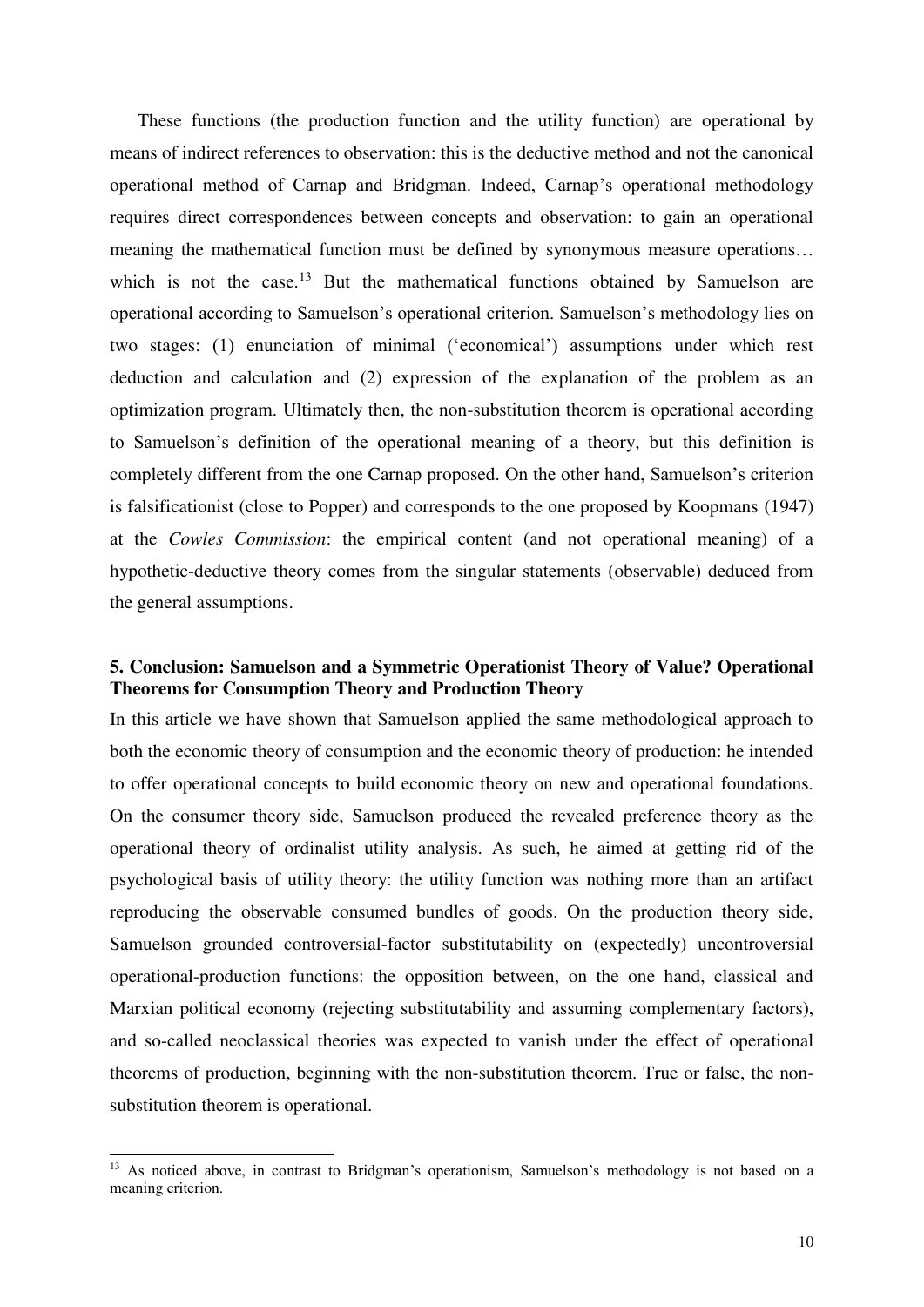#### **Bibliography**

- Akhabbar, Amanar. 2007a. La fonction de production et la signification opérationnelle des théories : une alternative à la méthode des tests ?. *In* Berthoud, Delmas and Demals (eds.), *Y-a-t-il des lois en économie?*. Lille: Presses Universitaires du Septentrion, 371-389.
- Akhabbar, Amanar. 2007b. Leontief et l'économie comme science empirique : la signification opérationnelle des lois. *Économies et Sociétés*, série PE, 39, 1745-1788.
- Autume, Antoine d'. 1990. Le rôle intime de la demande dans la production jointe. *In* Richard Arena and Jacques-Laurent Ravix (eds.), *Sraffa, trente ans après*. Paris: Presses Universitaires de France and CNRS-Université de Nice.
- Arrow, Kenneth J. 1951. Alternative proof of the substitution theorem for Leontief models in the general case. *In* Koopmans (ed.) (1951), 155-164.
- Arrow, Kenneth. 1983. *General Equilibrium*, Collected papers of K.J. Arrow, Vol.2.
- Blaug, Mark. 1980. *The Methodology of Economics*. Cambridge: Cambridge University Press.
- Bridel, Pascal. 1999. Homo oeconomicus: Rerum cognoscere causas? ou du principe de rationalité comme instrument de connaissance en théorie économique. *Revue européenne des sciences sociales*, XXXVII-113, 149-167.
- Bridel, Pascal, and Salvat Christophe. 2004. Reason and Sentiments: Review of Emma Rothschild's *Economic Sentiments: Adam Smith, Condorcet and the Enlightenment*. *The European Journal of the History of Economic Thought*, 11, 131-145.
- Bridel, Pascal. 2007. Le rôle de la mesure dans la construction de l'objet théorique et comment l'objet théorique devient...mesure. *Revue européenne des sciences sociales*, Special Issue, 143-152.
- Bridgman, Percy Williams. 1927. *The Logic of Modern Physics*. New York, NY: MacMillan.
- Bridgman, Percy Williams. 1938. Operational Analysis. *Philosophy of Science*, 5-2, 114-131.
- Carnap, Rudolf. 1936. Testability and meaning. *Philosophy of Science*, 3-4, 419-471.
- Carnap, Rudolf. 1937. Testability and meaning. *Philosophy of Science*, 4-1, 1-40.
- Cohen, Joshua. 1995. Samuelson's operationalist-descriptivist thesis. *Journal of Economic Methodology*, 2-1, 53-78.
- Dantzig, George. 1949. Programming of interdependent activities: II Mathematical Model. *Econometrica,* 17-3/4, 200-211.
- Dantzig, George, and Marshall K. Wood. 1949. Programming of interdependent activities: I General discussion. *Econometrica,* 17-3/4, 193-199.
- Georgescu-Roegen, Nicholas. 1951. Some properties of a generalized Leontief model. *In* Koopmans (ed.) (1951), 165-173.
- Hands, Wade. 2008. Introspection, revealed preference, and neoclassical economics: a critical response to Don Ross on the Robbins-Samuelson argument pattern. *Journal of the History of Economic Thought*, 30-4, 453-478.
- Koopmans, Tjalling Charles (ed.). 1951. *Activity Analysis*. Cowles Commission for Research in Economics, Monograph 13.
- Koopmans, Tjalling Charles. 1947. Measurement without theory. *The Review of Economic Statistics*, 29-3, 161-172.
- Koopmans, Tjalling Charles. 1951a. Introduction. *In* Koopmans (ed.) (1951), 1-12.
- Koopmans, Tjalling Charles. 1951b. Alternative proof of the substitution theorem for Leontief models in the case of three industries. *In* Koopmans (ed.) (1951), 147-154.
- Leontief, Wassily. 1937. Interrelations of prices, output, savings and investment. *The Review of Economic Statistics*, 19-3, 109-132.
- Leontief, Wassily. 1944. Output, employment, consumption, and investment. *The Quarterly Journal of Economics*, 58-2, 290-314.